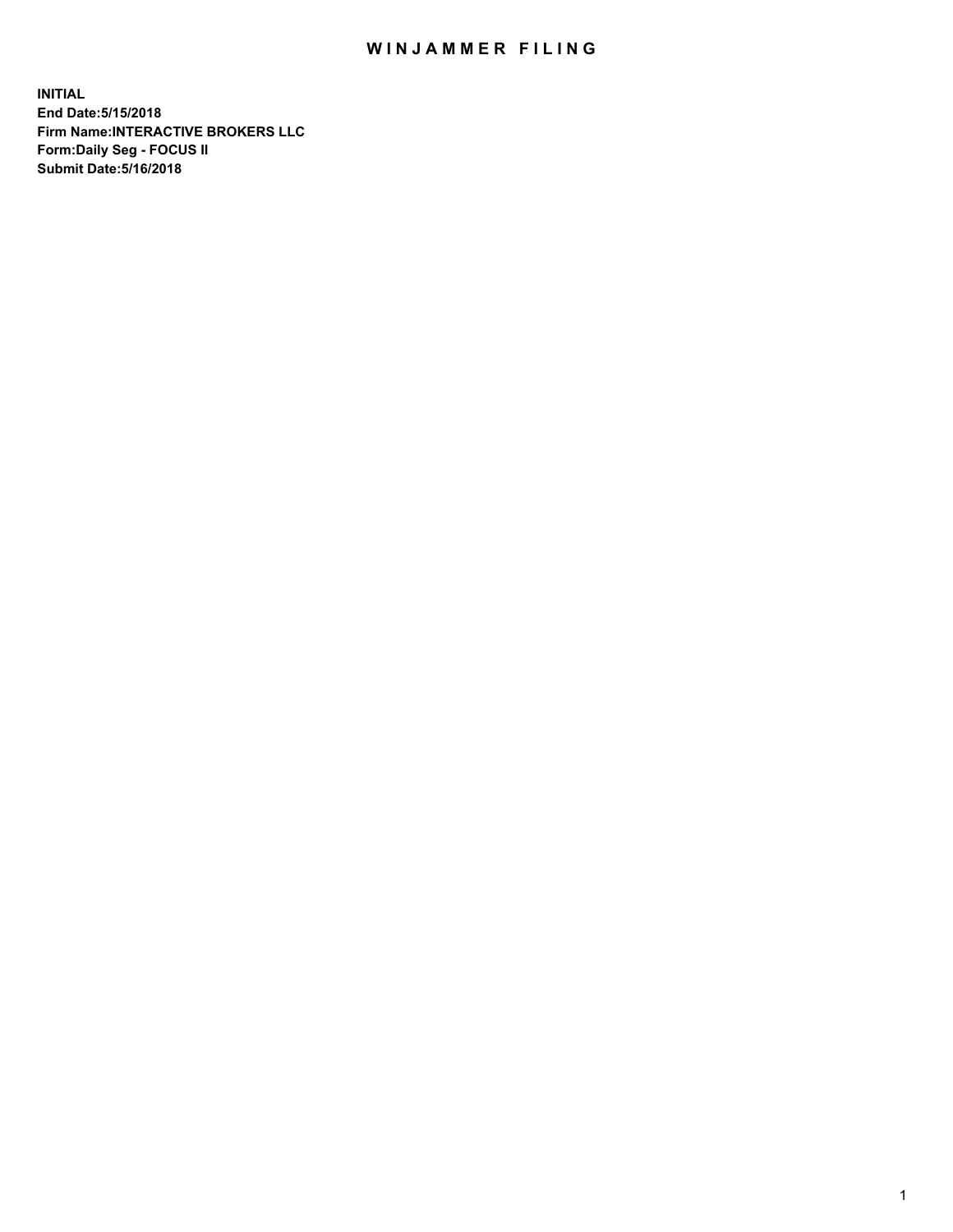## **INITIAL End Date:5/15/2018 Firm Name:INTERACTIVE BROKERS LLC Form:Daily Seg - FOCUS II Submit Date:5/16/2018 Daily Segregation - Cover Page**

| Name of Company<br><b>Contact Name</b><br><b>Contact Phone Number</b>                                                                                                                                                                                                                                                          | <b>INTERACTIVE BROKERS LLC</b><br><b>James Menicucci</b><br>203-618-8085                        |
|--------------------------------------------------------------------------------------------------------------------------------------------------------------------------------------------------------------------------------------------------------------------------------------------------------------------------------|-------------------------------------------------------------------------------------------------|
| <b>Contact Email Address</b>                                                                                                                                                                                                                                                                                                   | jmenicucci@interactivebrokers.c<br>om                                                           |
| FCM's Customer Segregated Funds Residual Interest Target (choose one):<br>a. Minimum dollar amount: ; or<br>b. Minimum percentage of customer segregated funds required:% ; or<br>c. Dollar amount range between: and; or<br>d. Percentage range of customer segregated funds required between:% and%.                         | $\overline{\mathbf{0}}$<br>$\overline{\mathbf{0}}$<br>155,000,000 245,000,000<br>0 <sub>0</sub> |
| FCM's Customer Secured Amount Funds Residual Interest Target (choose one):<br>a. Minimum dollar amount: ; or<br>b. Minimum percentage of customer secured funds required:%; or<br>c. Dollar amount range between: and; or<br>d. Percentage range of customer secured funds required between: % and %.                          | $\overline{\mathbf{0}}$<br>$\overline{\mathbf{0}}$<br>80,000,000 120,000,000<br>0 <sub>0</sub>  |
| FCM's Cleared Swaps Customer Collateral Residual Interest Target (choose one):<br>a. Minimum dollar amount: ; or<br>b. Minimum percentage of cleared swaps customer collateral required:% ; or<br>c. Dollar amount range between: and; or<br>d. Percentage range of cleared swaps customer collateral required between:% and%. | $\overline{\mathbf{0}}$<br>$\underline{\mathbf{0}}$<br>0 <sub>0</sub><br>0 <sup>0</sup>         |

Attach supporting documents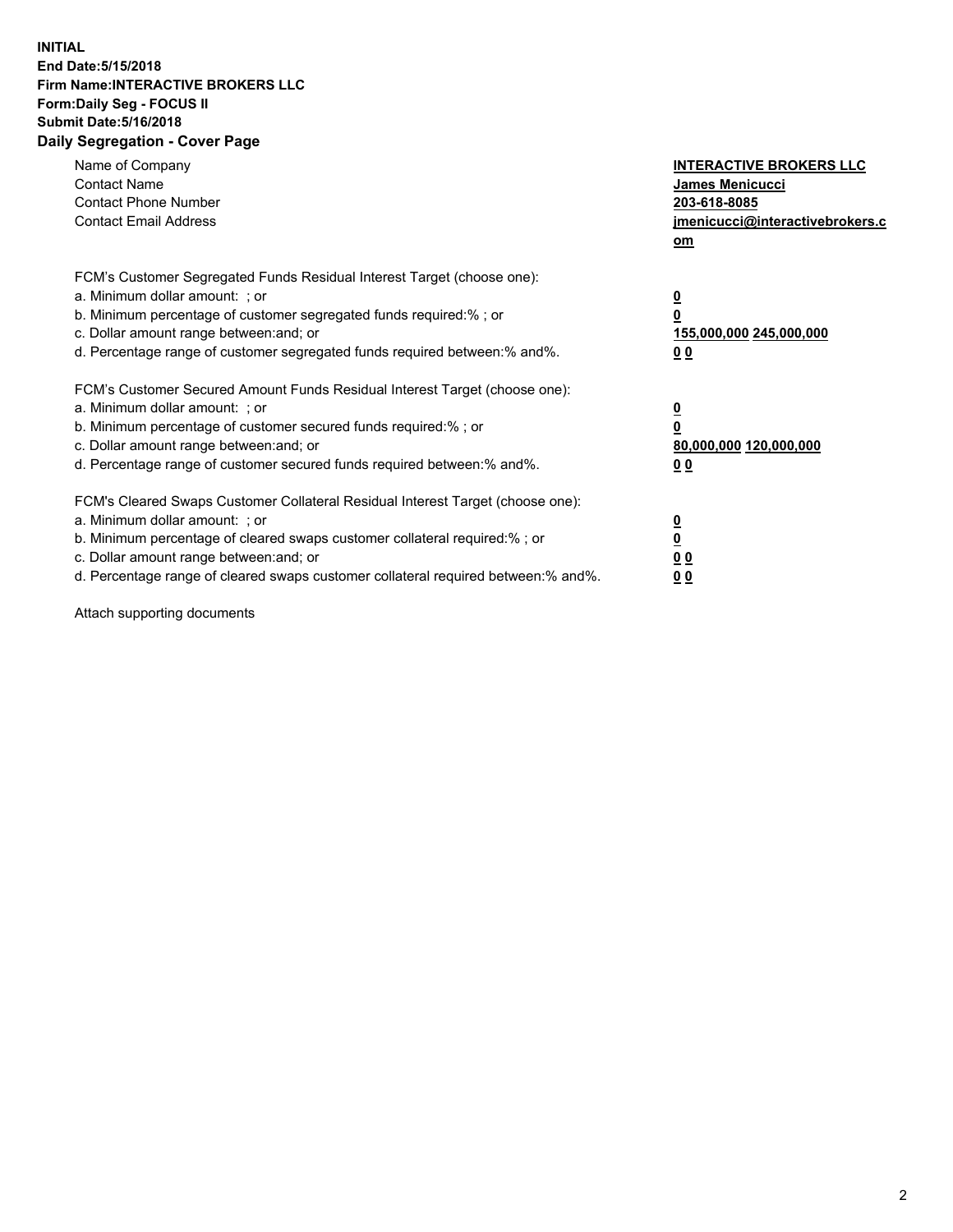## **INITIAL End Date:5/15/2018 Firm Name:INTERACTIVE BROKERS LLC Form:Daily Seg - FOCUS II Submit Date:5/16/2018 Daily Segregation - Secured Amounts**

|     | Daily Jegiegation - Jeculed Aniounts                                                        |                                   |
|-----|---------------------------------------------------------------------------------------------|-----------------------------------|
|     | Foreign Futures and Foreign Options Secured Amounts                                         |                                   |
|     | Amount required to be set aside pursuant to law, rule or regulation of a foreign            | $0$ [7305]                        |
|     | government or a rule of a self-regulatory organization authorized thereunder                |                                   |
| 1.  | Net ledger balance - Foreign Futures and Foreign Option Trading - All Customers             |                                   |
|     | A. Cash                                                                                     | 441,981,319 [7315]                |
|     | B. Securities (at market)                                                                   | $0$ [7317]                        |
| 2.  | Net unrealized profit (loss) in open futures contracts traded on a foreign board of trade   | 11,357,113 [7325]                 |
| 3.  | Exchange traded options                                                                     |                                   |
|     | a. Market value of open option contracts purchased on a foreign board of trade              | 253,204 [7335]                    |
|     | b. Market value of open contracts granted (sold) on a foreign board of trade                | -36,082 [7337]                    |
| 4.  | Net equity (deficit) (add lines 1.2. and 3.)                                                | 453,555,554 [7345]                |
| 5.  | Account liquidating to a deficit and account with a debit balances - gross amount           | 2,429 [7351]                      |
|     | Less: amount offset by customer owned securities                                            | 0 [7352] 2,429 [7354]             |
| 6.  | Amount required to be set aside as the secured amount - Net Liquidating Equity              | 453,557,983 [7355]                |
|     | Method (add lines 4 and 5)                                                                  |                                   |
| 7.  | Greater of amount required to be set aside pursuant to foreign jurisdiction (above) or line | 453,557,983 [7360]                |
|     | 6.                                                                                          |                                   |
|     | FUNDS DEPOSITED IN SEPARATE REGULATION 30.7 ACCOUNTS                                        |                                   |
| 1.  | Cash in banks                                                                               |                                   |
|     | A. Banks located in the United States                                                       | 107,279,044 [7500]                |
|     | B. Other banks qualified under Regulation 30.7                                              | 0 [7520] 107,279,044 [7530]       |
| 2.  | Securities                                                                                  |                                   |
|     | A. In safekeeping with banks located in the United States                                   | 371,323,378 [7540]                |
|     | B. In safekeeping with other banks qualified under Regulation 30.7                          | 0 [7560] 371,323,378 [7570]       |
| 3.  | Equities with registered futures commission merchants                                       |                                   |
|     | A. Cash                                                                                     | $0$ [7580]                        |
|     | <b>B.</b> Securities                                                                        | $0$ [7590]                        |
|     | C. Unrealized gain (loss) on open futures contracts                                         | $0$ [7600]                        |
|     | D. Value of long option contracts                                                           | $0$ [7610]                        |
|     | E. Value of short option contracts                                                          | 0 [7615] 0 [7620]                 |
| 4.  | Amounts held by clearing organizations of foreign boards of trade                           |                                   |
|     | A. Cash                                                                                     | $0$ [7640]                        |
|     | <b>B.</b> Securities                                                                        | $0$ [7650]                        |
|     | C. Amount due to (from) clearing organization - daily variation                             | $0$ [7660]                        |
|     | D. Value of long option contracts                                                           | $0$ [7670]                        |
|     | E. Value of short option contracts                                                          | 0 [7675] 0 [7680]                 |
| 5.  | Amounts held by members of foreign boards of trade                                          |                                   |
|     | A. Cash                                                                                     | 96,932,135 [7700]                 |
|     | <b>B.</b> Securities                                                                        | $0$ [7710]                        |
|     | C. Unrealized gain (loss) on open futures contracts                                         | 5,625,931 [7720]                  |
|     | D. Value of long option contracts                                                           | 253,204 [7730]                    |
|     | E. Value of short option contracts                                                          | -36,082 [7735] 102,775,188 [7740] |
| 6.  | Amounts with other depositories designated by a foreign board of trade                      | $0$ [7760]                        |
| 7.  | Segregated funds on hand                                                                    | $0$ [7765]                        |
| 8.  | Total funds in separate section 30.7 accounts                                               | 581,377,610 [7770]                |
| 9.  | Excess (deficiency) Set Aside for Secured Amount (subtract line 7 Secured Statement         | 127,819,627 [7380]                |
|     | Page 1 from Line 8)                                                                         |                                   |
| 10. | Management Target Amount for Excess funds in separate section 30.7 accounts                 | 80,000,000 [7780]                 |
| 11. | Excess (deficiency) funds in separate 30.7 accounts over (under) Management Target          | 47,819,627 [7785]                 |
|     |                                                                                             |                                   |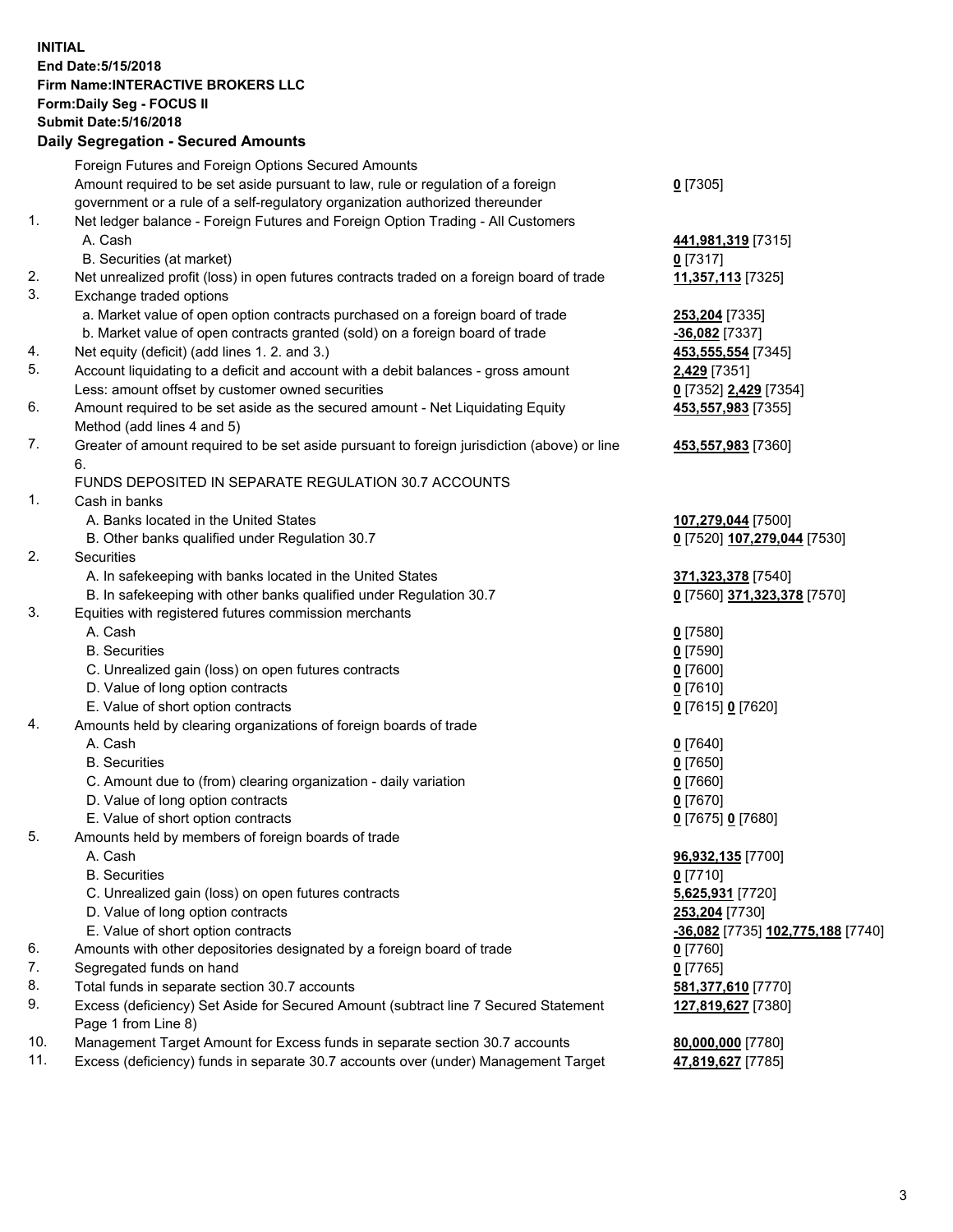**INITIAL End Date:5/15/2018 Firm Name:INTERACTIVE BROKERS LLC Form:Daily Seg - FOCUS II Submit Date:5/16/2018 Daily Segregation - Segregation Statement** SEGREGATION REQUIREMENTS(Section 4d(2) of the CEAct) 1. Net ledger balance A. Cash **4,085,789,616** [7010] B. Securities (at market) **0** [7020] 2. Net unrealized profit (loss) in open futures contracts traded on a contract market **46,331,913** [7030] 3. Exchange traded options A. Add market value of open option contracts purchased on a contract market **187,041,104** [7032] B. Deduct market value of open option contracts granted (sold) on a contract market **-197,486,638** [7033] 4. Net equity (deficit) (add lines 1, 2 and 3) **4,121,675,995** [7040] 5. Accounts liquidating to a deficit and accounts with debit balances - gross amount **164,050** [7045] Less: amount offset by customer securities **0** [7047] **164,050** [7050] 6. Amount required to be segregated (add lines 4 and 5) **4,121,840,045** [7060] FUNDS IN SEGREGATED ACCOUNTS 7. Deposited in segregated funds bank accounts A. Cash **575,025,682** [7070] B. Securities representing investments of customers' funds (at market) **2,661,674,946** [7080] C. Securities held for particular customers or option customers in lieu of cash (at market) **0** [7090] 8. Margins on deposit with derivatives clearing organizations of contract markets A. Cash **21,812,575** [7100] B. Securities representing investments of customers' funds (at market) **1,095,503,562** [7110] C. Securities held for particular customers or option customers in lieu of cash (at market) **0** [7120] 9. Net settlement from (to) derivatives clearing organizations of contract markets **-4,690,429** [7130] 10. Exchange traded options A. Value of open long option contracts **186,931,393** [7132] B. Value of open short option contracts **-197,401,295** [7133] 11. Net equities with other FCMs A. Net liquidating equity **0** [7140] B. Securities representing investments of customers' funds (at market) **0** [7160] C. Securities held for particular customers or option customers in lieu of cash (at market) **0** [7170] 12. Segregated funds on hand **0** [7150] 13. Total amount in segregation (add lines 7 through 12) **4,338,856,434** [7180] 14. Excess (deficiency) funds in segregation (subtract line 6 from line 13) **217,016,389** [7190] 15. Management Target Amount for Excess funds in segregation **155,000,000** [7194]

16. Excess (deficiency) funds in segregation over (under) Management Target Amount Excess

**62,016,389** [7198]